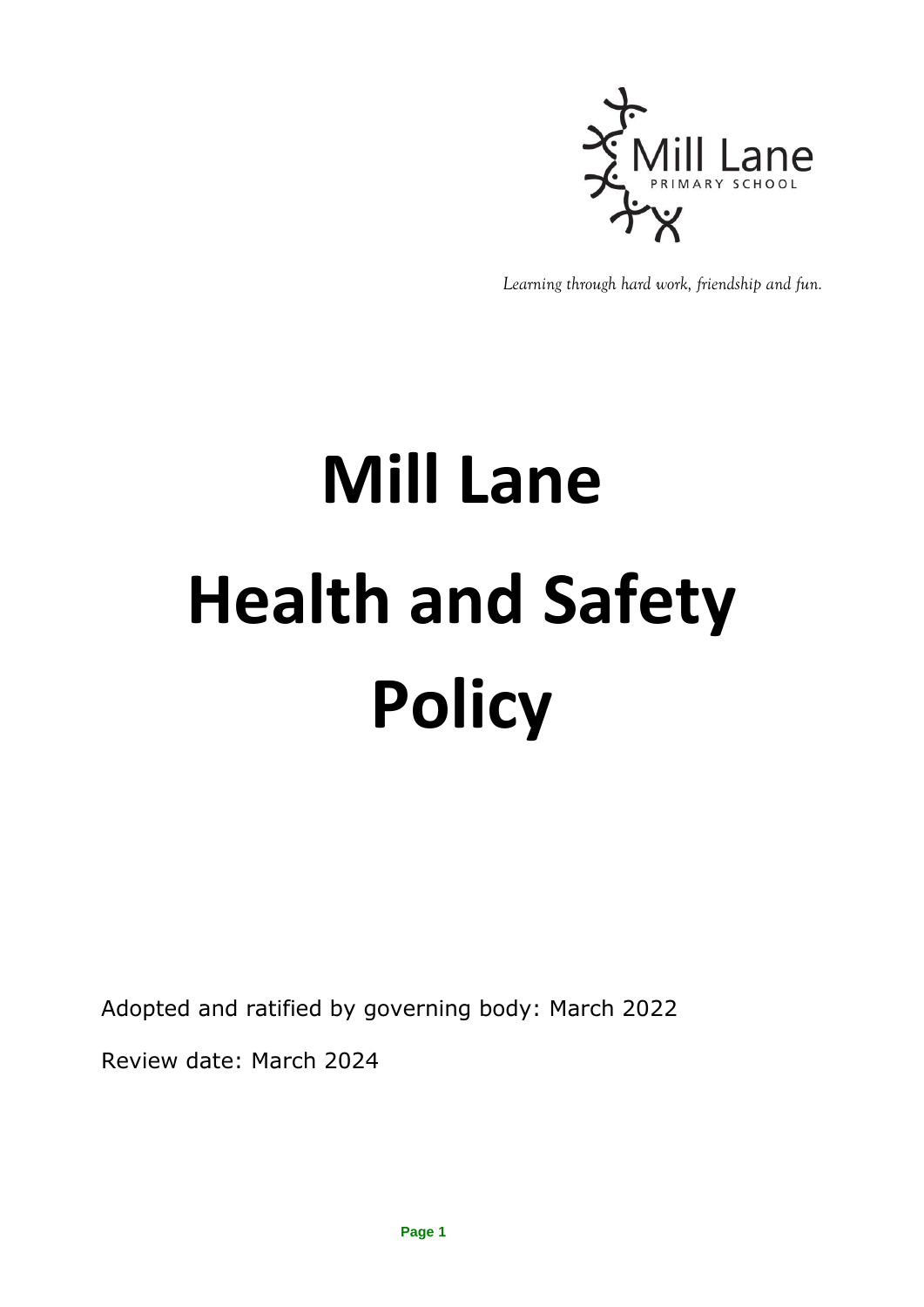The School's Health and Safety Policy makes reference to, and is complemented by, the DCYP Health and Safety Policy which can be found on our school website.

## **Health and Safety Policy Statement**

## **Mill Lane Primary School**

- 1. This policy statement complements (and should be read in conjunction with) the Kirklees Council, Children & Young People Service Health and Safety Policy. It records the school's local organisation and arrangements for implementing the DCYP Policy.
- 2. The requirement to provide a safe and healthy working environment for all employees is acknowledged. The Governing Body and those in control of the school recognise and take responsibility for compliance with the statutory duties under the Health and Safety at Work etc Act 1974.
- 3. In compliance with the Health and Safety at Work etc. Act, this school's Governing Body will ensure so far as is reasonably practicable that:
	- all places and premises where staff and pupils are required to work and engage in school activities are maintained in a condition which is safe and without risk to health. (This includes the health and safety of persons on school premises or taking part in school activities elsewhere e.g. work experience and off-site visits);
	- all plant and equipment is safe to use and that arrangements exist for the safe use, handling and storage of articles and substances at work;
	- appropriate safe systems of work exist and are maintained;
	- sufficient information, instruction, training and supervision is available and provided to ensure that staff are competent to do their tasks and pupils can avoid hazards and contribute in a positive manner towards their own health and safety and others;
	- a healthy working environment is maintained including adequate welfare facilities.
- 4. In addition to the above the school will ensure that so far as is reasonably practicable that the health and safety of non-employees is not adversely affected by its' activities.
- 5. Employee involvement is an important part of managing safely, and consultation on health and safety with employees and employee representative's forms part of this policy.
- 6. To review and revise this policy as necessary at regular intervals. This policy statement and the accompanying organisational arrangements supersede any previously issued.

*Linda Kilroy - Chair of Governors Christine Barlow - Headteacher*

*March 2022 March 2022*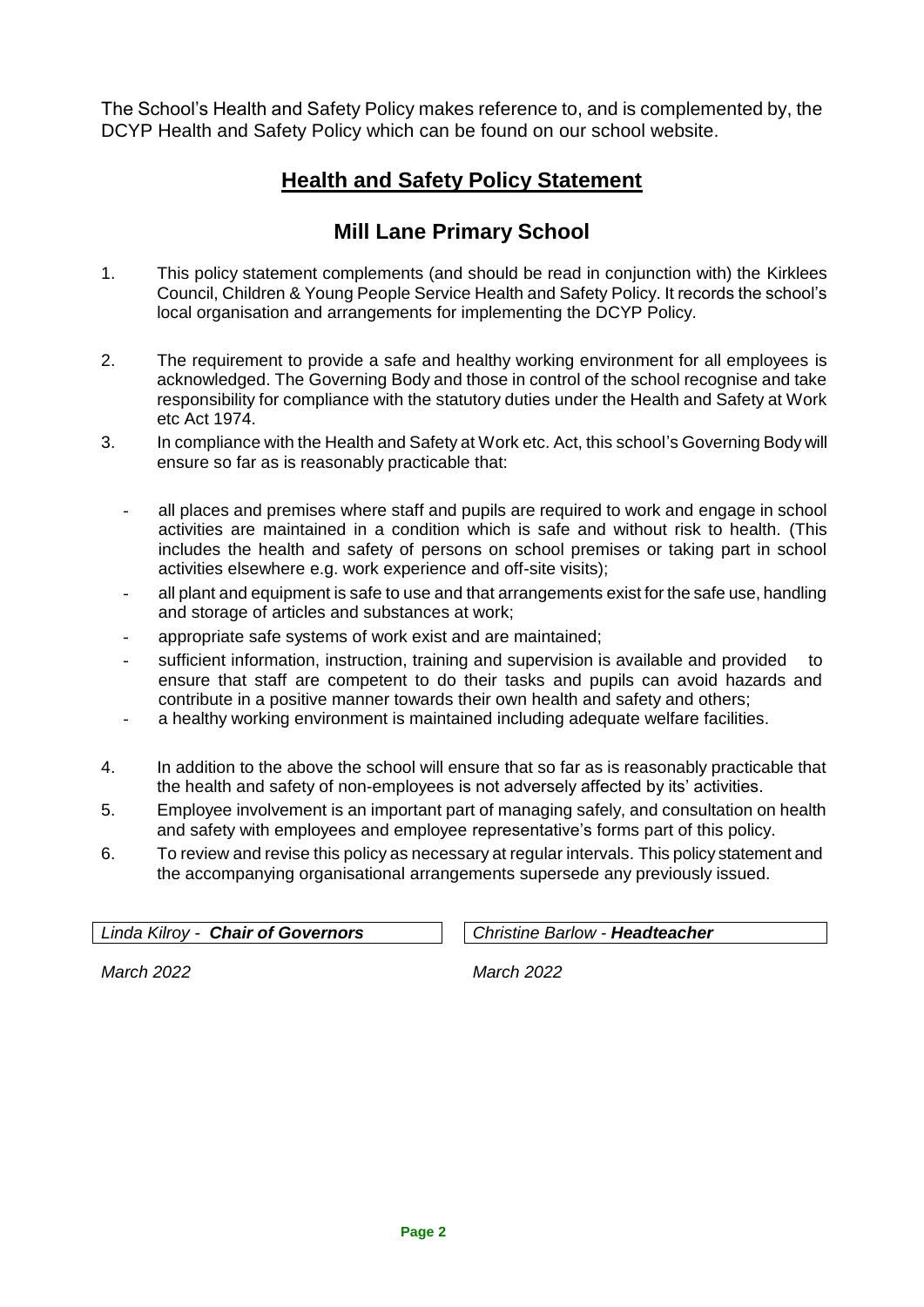# **Part 2 Organisation and Responsibility**

Overall responsibility for health and safety in schools rests with the employer. Who the employer is, depends upon the type of school.

| <b>Type of School</b>                                                                                                                                                           | Who is the Employer?                                                                           | <b>Comments</b>                                                                                                                                                                                                                                                                                                                                                            |
|---------------------------------------------------------------------------------------------------------------------------------------------------------------------------------|------------------------------------------------------------------------------------------------|----------------------------------------------------------------------------------------------------------------------------------------------------------------------------------------------------------------------------------------------------------------------------------------------------------------------------------------------------------------------------|
| <b>Community Schools</b><br><b>Community Special Schools</b><br>Voluntary Controlled (VC)<br><b>Schools</b><br><b>Maintained Nursery Schools</b><br><b>Pupil Referral Units</b> | <b>Kirklees Council as the</b><br><b>Local Authority (LA)</b>                                  | Governors of schools in this category<br>have an obligation to ensure that the LA<br>DCYP Health and Safety Policy is<br>implemented. These schools are<br>expected to formally adopt/adapt where<br>necessary and implement this Policy in<br>the entirety. Schools, however, may wish<br>to write their own health and safety<br>policy.                                 |
| <b>Foundation Schools</b><br><b>Foundation Special Schools</b><br><b>Voluntary Aided (VA) Schools</b><br>Academies<br>Free Schools                                              | <b>The Governing Body</b><br>Or<br><b>Academy Trust</b>                                        | These schools are advised to formally<br>adopt/adapt where necessary and<br>implement this Policy. NOTE. Where<br>LA employed staff are working on these<br>premises (e.g. cleaning staff) the LA has<br>responsibility for their health and safety.<br>Where the school directly employs staff,<br>the Governing Body is then responsible<br>for their health and safety. |
| <b>PPP Schools</b>                                                                                                                                                              | Kirklees Council is not<br>the employer of all staff<br>e.g. caretaking and<br>cleaning staff. | This should be explicit in the school<br>policy and they should be classed as<br>contractors.                                                                                                                                                                                                                                                                              |

Regardless of anything stated above, all school governing bodies have health and safety responsibility as the **occupier** of the premises.

Head Teachers must make arrangements for ensuring the implementation of the health and safety policies of their employer and/or any Governing Body arrangements arising out of their health and safety responsibilities.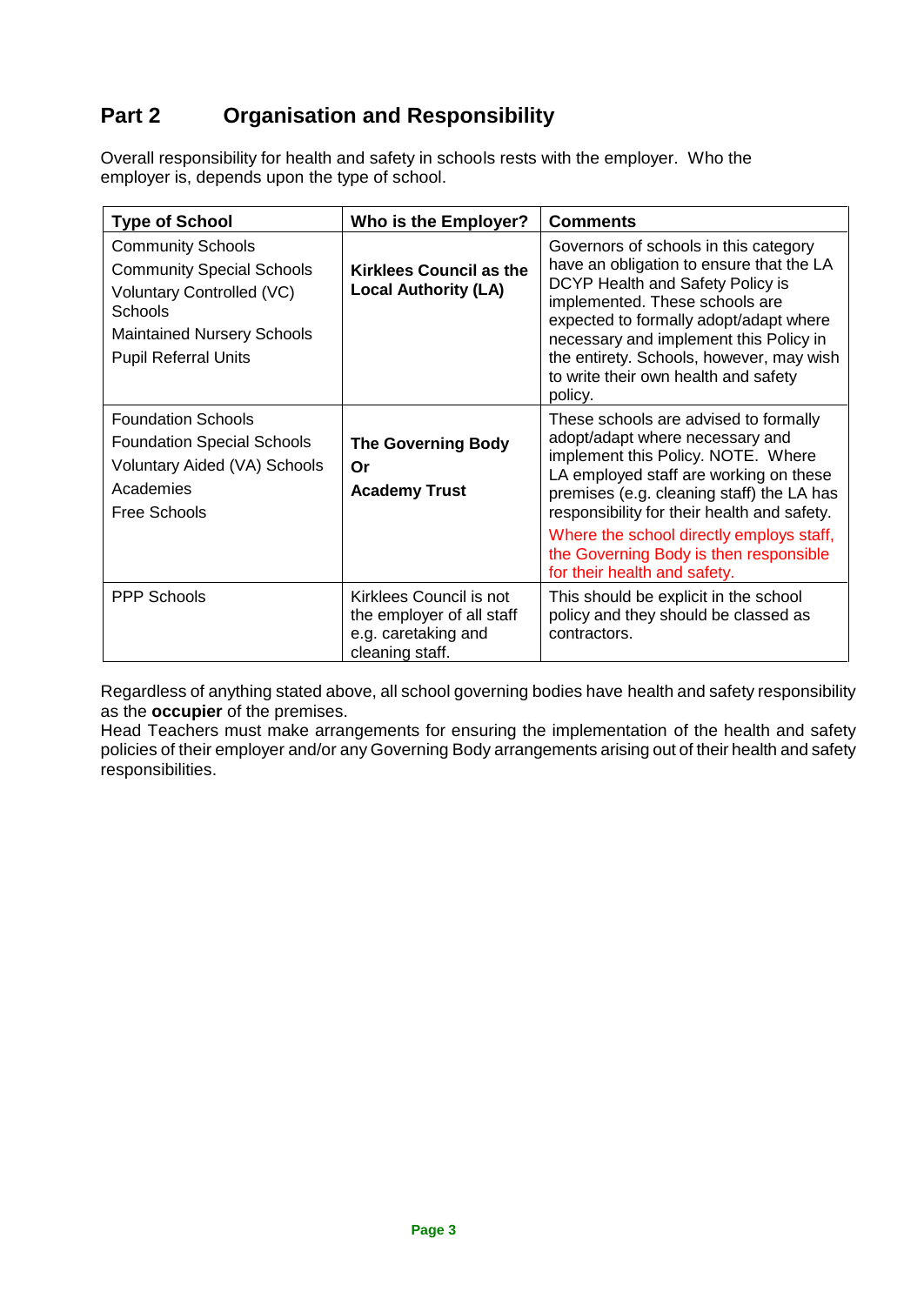|                                                              | <b>Policy-makers</b> | <b>Planners</b> | <b>Implementers</b> | <b>Employees</b>                                               |
|--------------------------------------------------------------|----------------------|-----------------|---------------------|----------------------------------------------------------------|
| <b>School Governors</b>                                      |                      |                 |                     | It is recognised<br>that some<br>governors are<br>LA employees |
| Headteacher                                                  |                      |                 |                     |                                                                |
| <b>School Leadership</b><br><b>Team</b>                      |                      |                 |                     |                                                                |
| Deputy/Assistant<br>Headteacher                              |                      |                 |                     |                                                                |
| <b>Heads of Dept</b>                                         |                      |                 |                     |                                                                |
| <b>Teachers</b>                                              |                      |                 |                     |                                                                |
| <b>Managers</b>                                              |                      |                 |                     |                                                                |
| <b>Premises Managers</b>                                     |                      |                 |                     |                                                                |
| <b>Teaching and</b><br><b>Classroom</b><br><b>Assistants</b> |                      |                 |                     |                                                                |
| <b>Learning Support</b><br><b>Staff</b>                      |                      |                 |                     |                                                                |
| <b>Admin Staff</b>                                           |                      |                 |                     |                                                                |
| <b>Site Supervisor or</b><br><b>Caretaker</b>                |                      |                 |                     |                                                                |

# **Who are the Policy-makers, Planners, Implementers, Assisters and Employees in schools?**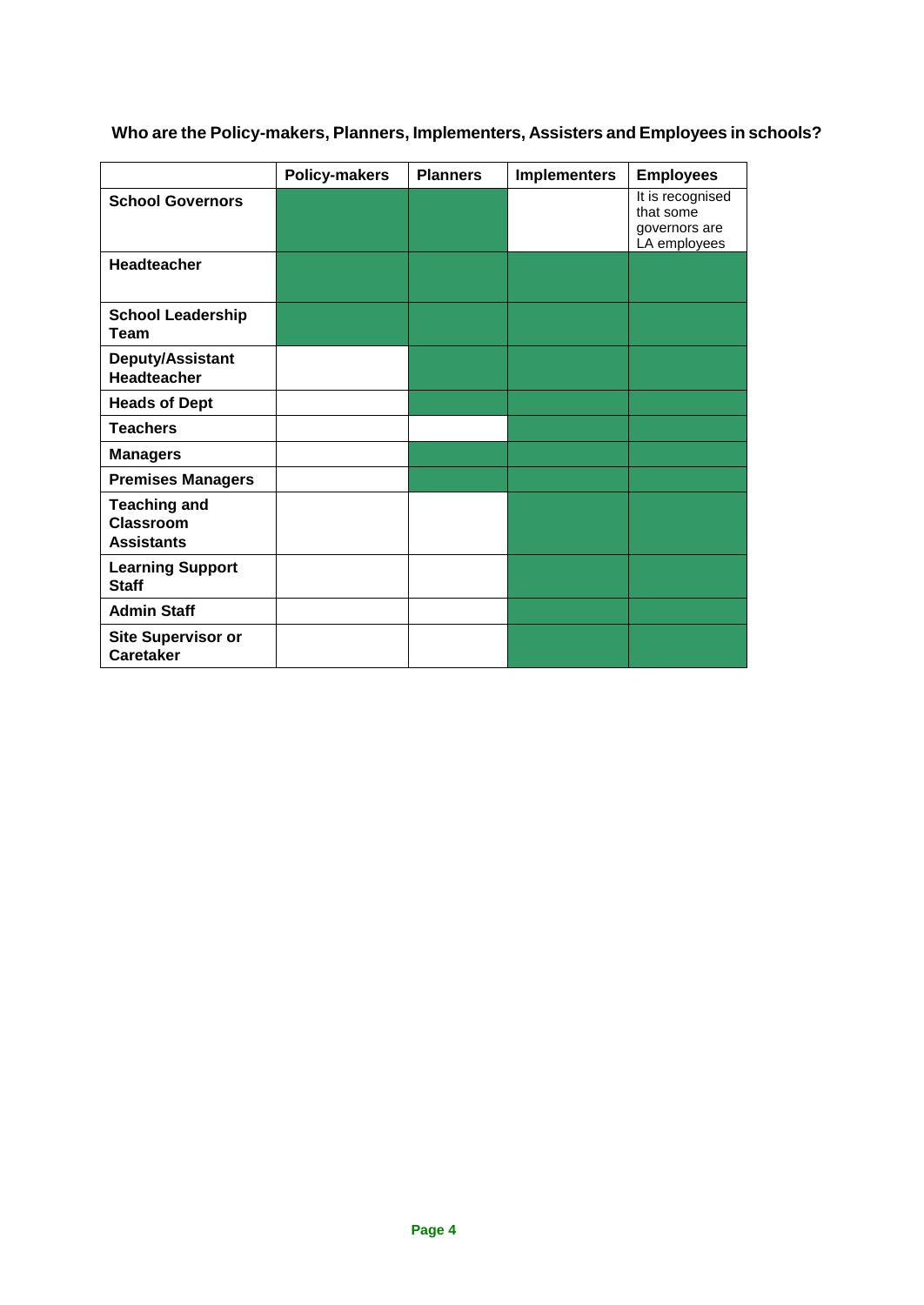**The responsibilities of Policy Makers, Planners, Implementers and Employees within the Policy**

| <b>Policy-makers</b>                                                                                |                                                                                                                                                                                  |
|-----------------------------------------------------------------------------------------------------|----------------------------------------------------------------------------------------------------------------------------------------------------------------------------------|
| <b>School Governors</b><br>Headteacher<br><b>H&amp;S Committee</b><br><b>School Leadership Team</b> | Devise and produce policy on health, safety and welfare at a<br>strategic level.<br>Preserve, develop, promote and maintain the School's health and<br>safety management system. |
|                                                                                                     | Ensure that health and safety matters are taken into account when<br>organisational decisions are made.                                                                          |

The Policy makers;

- Will be familiar with the overall responsibilities laid down in the DCYP Health and Safety Policy ;
- Must ensure that the school has a structure in place to manage health and safety which includes; planning, implementation of these plans, monitoring, reviewing and auditing. This must be integrated into general day to day management;
- Will ensure that plans for continuous improvement in health and safety management are developed and reviewed regularly;
- Must ensure that all school activities are organised and have sufficient arrangements and resources; to ensure that health and safety can be managed effectively.

As Policy Makers the Governing Body (GB);

- Must ensure that those who have been assigned specific responsibilities in school for H&S have been identified, this has been communicated, and adequate training or instruction has been given;
- Must ensure that sufficient competent persons are in place to advise the school on H&S issues;
- Will set H&S targets (with Planners) to improve H&S performance;
- Is required to monitor that the H&S targets are being met and the school is meeting health and safety obligations by checking that policies and procedures are implemented in accordance with requirements of health and safety performance on a regular basis.
- Seek advice from the Kirklees Council Group Safety Advisers and their School Improvement Officer as appropriate and take actions as necessary;
- Ensure that the self-auditing of H&S takes place and that action plans are developed as a result. This will form part of the school planning process;
- The GB will ensure that all their decisions reflect the commitment of this policy and promote a positive culture towards health, safety and welfare issues;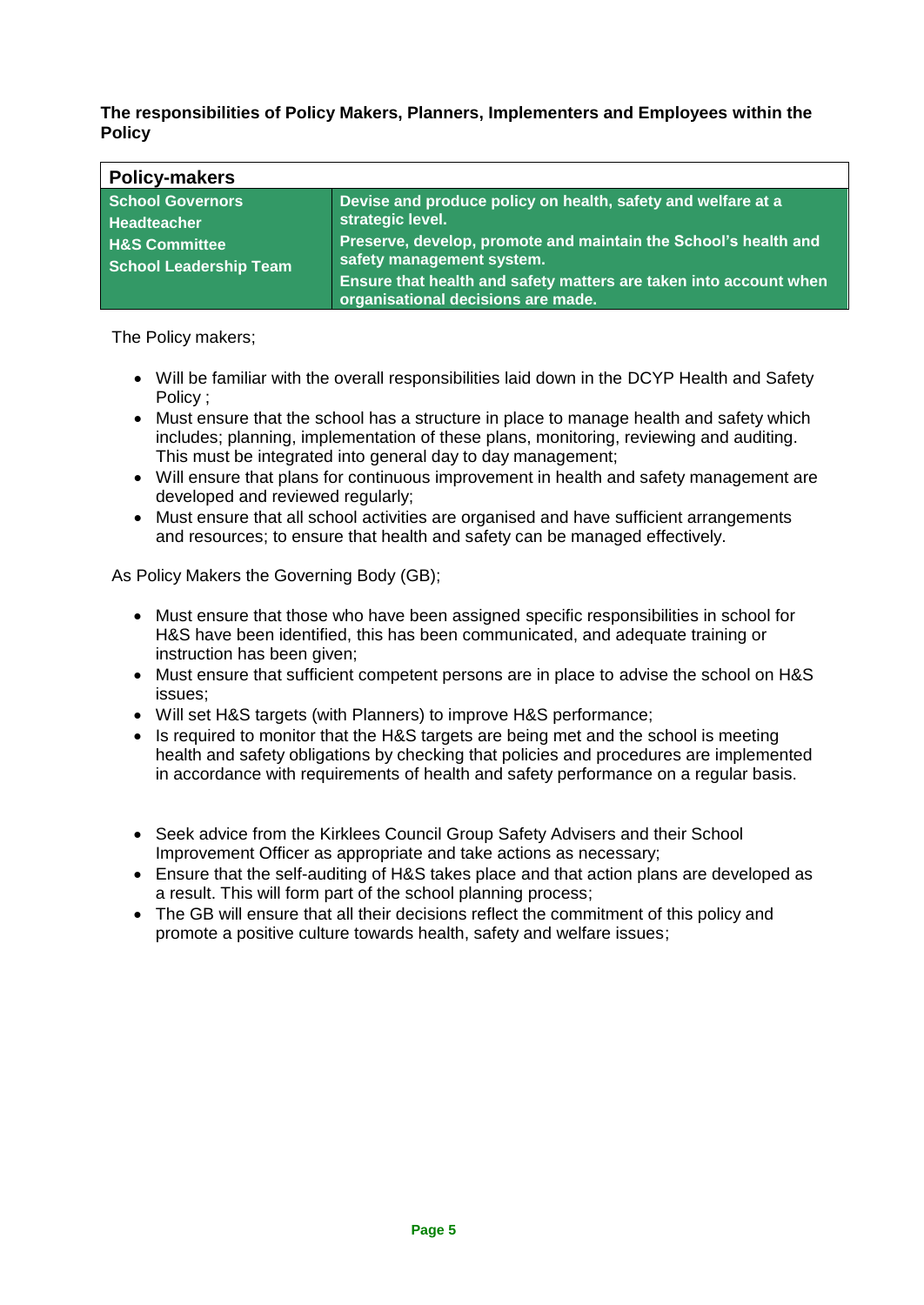| <b>Planners</b>                                                                                                                                                                                                                                                                             |                                                                                                                                                                                                      |  |  |  |
|---------------------------------------------------------------------------------------------------------------------------------------------------------------------------------------------------------------------------------------------------------------------------------------------|------------------------------------------------------------------------------------------------------------------------------------------------------------------------------------------------------|--|--|--|
| <b>Headteacher</b><br><b>Members of the School Leadership Team</b><br><b>School Governors</b><br><b>Governor for Health and Safety</b><br><b>Deputy/Assistant Headteacher</b><br><b>Health and Safety Coordinator</b><br><b>Heads of Dept</b><br><b>Managers</b><br><b>Premises Manager</b> | Develop the local plans to achieve<br>corporate/school health & safety objectives.<br>Develop management arrangements for the<br>identification of hazards and control of risks within<br>their area |  |  |  |

The Planners will;

- Be familiar with the overall responsibilities laid down in the DCYP Health and Safety Policy;
- Take overall responsibility for the day to day health and safety management of the school and school activities taking place outside school premises;
- Determine the resources and arrangements needed to manage health and safety effectively as part of the school planning process;
- Delegate duties to other members of staff associated with the management of health and safety. *(It is clearly understood by everyone concerned that the delegation of certain duties will not relieve the Headteacher from the overall day to day responsibilities for health and safety within the establishment.)*
- As part of their management of health and safety.
	- appoint a Premises Manager (see **Implementers** below);
	- identify a member of staff who can act as a Health and Safety Coordinator (see **Assisters** below.)
- Ensure that these staff receive appropriate H&S training;
- Ensure that all staff within the school are aware of their responsibilities with regard to health and safety issues. Where staff have specific duties in health and safety matters (e.g. First Aid/Fire Marshal), this should be identified clearly to everyone in the premises;
- Keep up to date with changes or updates in health and safety management by using the Council and other resources and communications;
- Ensure that suitable and sufficient training, instruction and information is provided and recorded;
- Set health and safety objectives as part of the school planning process;
- Include health and safety in staff objectives where appropriate and assess their performance against these objectives regularly;
- Advise governors of the resources and arrangements needed to manage health and safety effectively as part of the school planning process;
- Communicate any health and safety actions outlined in the school planning process to relevant staff and governors;
- Develop management arrangements for the identification of hazards and control of risks (risk assessments), ensure these take place and that results are communicated to staff and records kept e.g. staff signatures;
- Develop local policies and procedures as necessary for health and safety and ensure they reflect the overall DCYP Policy;
- Seek help from the Group Safety Adviser or other specialist to ensure that this H&S Policy can be implemented effectively and advise the GB;
- Ensure that a regular **Premises H&S Inspections** are carried out, (this duty may be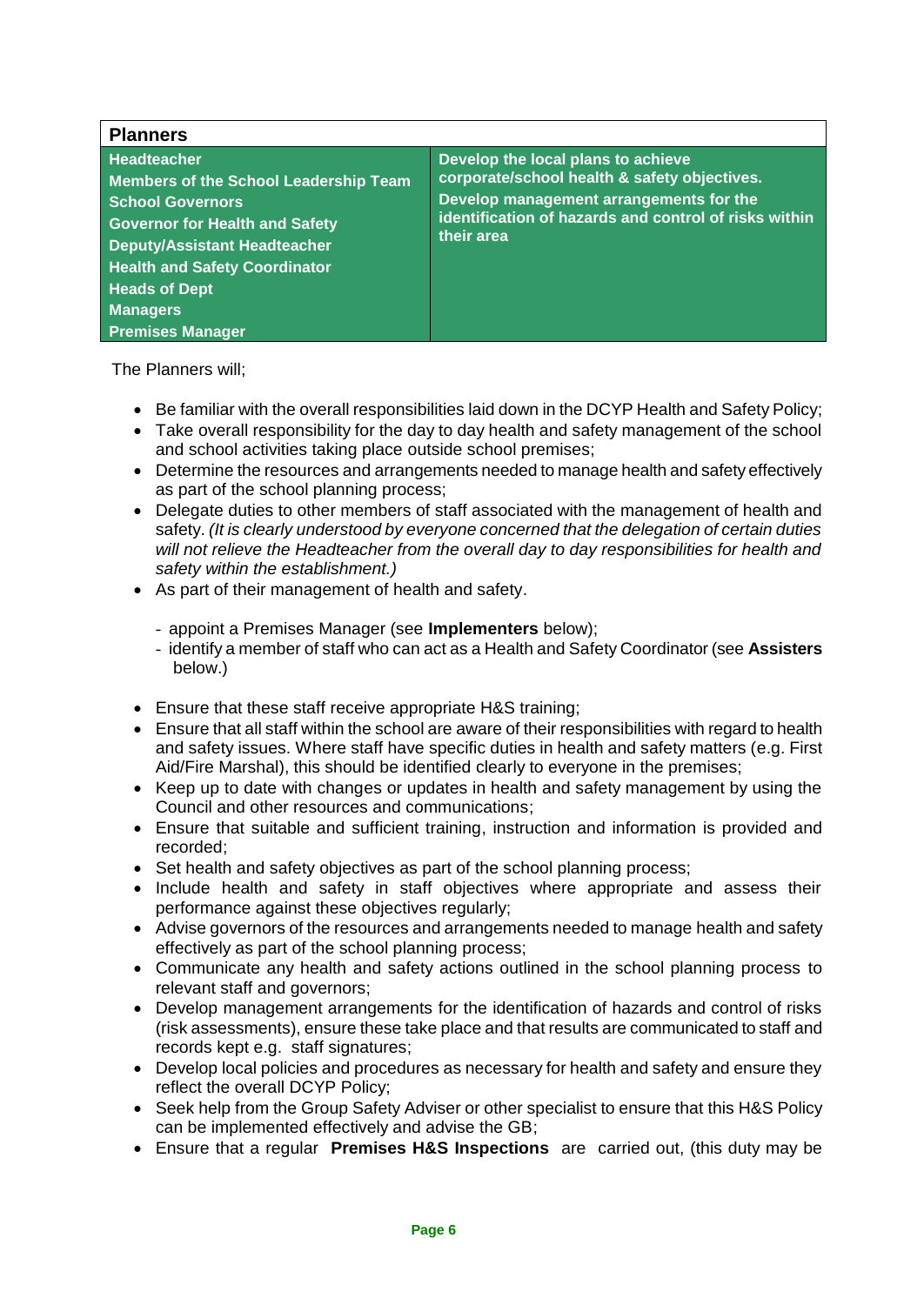delegated to other members of school staff) Generic premises inspection checklists are available on One Hub which can be adapted to be made site specific; Additionally it is recommended that an annual self-audit is carried out (This duty may be shared with other staff such as SLT) Self Audit forms are available on One Hub;

- Draw up any Action Plans required from the results of the Premises H&S Inspection and Annual Self Audit and monitor these regularly;
- Take part in and co-operate with any **Internal Health and Safety Audit** which may be carried out by the Council's H&S Team;
- Advise the GB and others of the results of any H&S monitoring which takes place and of any actions required as a result of this;
- Consult with staff as necessary on matters of health and safety which may affect them at work.

#### **Health and Safety Committee**

The school may choose to establish a Health and Safety Committee which should meet regularly to consider health and safety planning and organisation, the implementation of policies and to review and monitor performance. Where Health and Safety is integrated into the strategic planning meetings of the school a separate meeting may not be required. It is recommended that H&S is a standing agenda item in these meetings.

An annual report to the Governing Body outlining achievements against the H&S plan should be considered by Planners and Implementers, the school's Health and Safety Coordinator may be responsible for collating this information (see **Assisters**) for their consideration. As a minimum, the report will contain a summary of accident and ill health statistics for the current year and will suggest health and safety targets and priorities for the forthcoming year.

| <b>Implementers</b>                                                                                                                                                                                                                                                                                                                                                      |                                                                                                                                                                                                         |
|--------------------------------------------------------------------------------------------------------------------------------------------------------------------------------------------------------------------------------------------------------------------------------------------------------------------------------------------------------------------------|---------------------------------------------------------------------------------------------------------------------------------------------------------------------------------------------------------|
| Headteacher (also Policy maker, Planner)<br><b>School Leadership Team (also planners)</b><br>Heads of Department (who may also be planners)<br><b>Teaching Staff [Including supply teachers]</b><br><b>Managers</b><br><b>Premises Managers</b><br><b>Teaching Assistants</b><br><b>Learning Support Staff</b><br><b>Admin Staff</b><br><b>Site Supervisor/Caretaker</b> | <b>Ensure that workplace precautions and</b><br>safe systems of work are developed/<br>implemented in order to identify hazards<br>and control risks. Ensure all the systems<br>are working effectively |

The Implementers will;

- Maintain an understanding of the Health and Safety Policies and Guidance Notes of the Kirklees Council and DCYP and those developed within school;
- Demonstrate commitment to the management of health and safety by:
	- Setting a good example to others
	- Promoting good practice
	- Identifying H&S problems and rectifying them if possible
	- Challenging poor H&S performance or attitudes
	- Communicating regularly about H&S
- Be responsible for and take the lead on implementation of health and safety policies and any arrangements which have been developed by the Policy makers and Planners;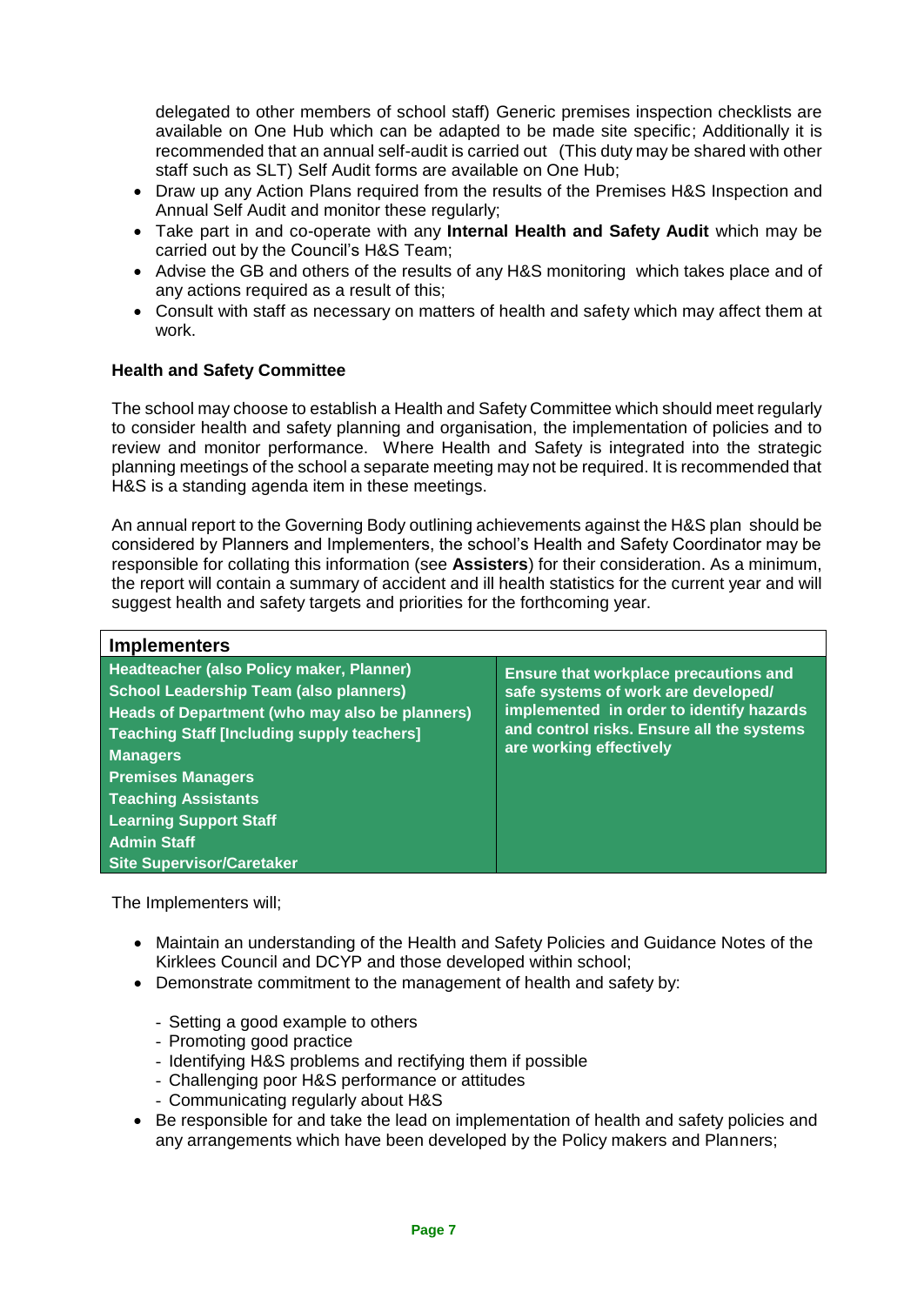- Understand and own the plans in place for H&S as part of the overall school planning process monitor progress in these areas and advise planners of the results or any deficiencies;
- Ensure than any personal targets set by Planners are achieved, feedback any issues identified in this process;
- Ensure that individuals have health and safety objectives as part of their annual review process (as appropriate). These may reflect the overall H&S plans;
- Encourage participation in H&S and ensure that communication about H&S issues takes place;
- Assess new and existing work activities for hazards, ensuring that risk assessments are in place, control measures implemented (safe methods of work/Personal Protective Equipment etc) and the results of risk assessments communicated and recorded;
- Ensure that, where responsibilities for health and safety have been delegated to staff members, these roles are properly assigned and understood by employees in their teams/areas;
- Ensure that staff in these roles have received appropriate training and that this is recorded;
- Ensure that there is sufficient information, instruction and training and resources available for staff in order for them to do their job;
- Consult with staff as necessary on matters of health and safety which may affect them at work, responding as necessary;
- Supervise work adequately to ensure that good health and safety standards are maintained;
- Ensure that adequate monitoring of H&S takes place e.g. by taking part in Premises H&S Inspections and carrying out own inspection of work areas;
- Carry out any reactive monitoring required such as investigation of accidents, near misses and occupational illness and ensure the information gained is used to improve H&S in the future;
- Avoid allocating "blame" to individuals who report illness, accidents, or near misses, and ensure that all reports of this nature are managed effectively;
- Monitor H&S standards at the local level by retaining statistics to identify patterns and trends in events;
- Seek advice from the Kirklees Council H&S Adviser or other specialist as required.
- Make use of other resources provided by the Kirklees Council to promote H&S at work (e.g. One Hub and Business Solutions);
- *In addition to the above, teaching staff are responsible for the health and safety of all pupils under their control whilst involved in organised work activities both on site e.g. classrooms, laboratories, workshops etc., and off site e.g. school trips.*

#### **Premises Managers**

#### **In addition to the responsibilities above Premises Managers have specific duties These are produced here;**

- 1. To maintain an understanding of DCYP Health and Safety Policy arrangements and an awareness of relevant premise related health and safety legislation, issues and procedures and operating within these requirements;
- 2. To control contractors working on the premises, and ensure that hazard information has been exchanged and suitable risk control measures implemented;
- 3. Ensuring adequate security arrangements are maintained;<br>4. Ensuring the general cleanliness of the premises and that a
- 4. Ensuring the general cleanliness of the premises and that adequate welfare facilities are provided;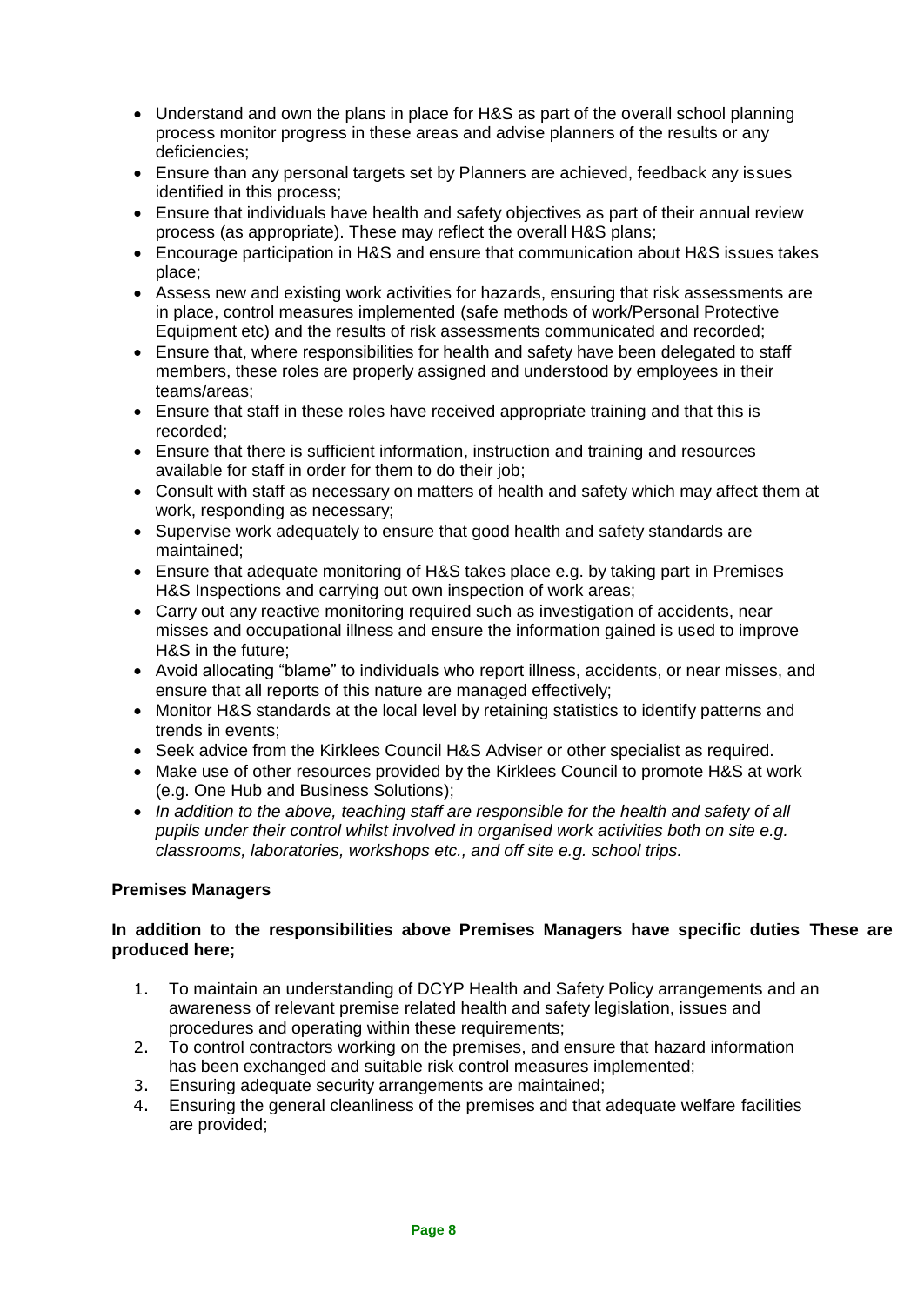- 5. Arranging for regular inspection of the areas of the premises for which they are responsible to monitor that workplace health and safety standards are in effective working order and that a safe means of access and egress is maintained;
- 6. Ensuring that adequate fire safety arrangements and emergency procedures are implemented and maintained;
- 7. Ensuring that plant and equipment is adequately maintained;
- 8. Arranging for the regular testing and maintenance of electrical equipment;
- 9. Maintaining records of plant and equipment maintenance, tests, fire evacuation drills, fire officer inspections and fire extinguisher maintenance;
- 10. Ensuring adequate first aid requirements for the premises are formally assessed and adequate provision is made;
- 11. Ensuring that all premise related hazards are adequately identified, assessed and suitable and sufficient control measures implemented and monitored;
- 12. Ensuring the adequate provision of health and safety notices and warning signs are prominently displayed and comply with the Health and Safety (Safety Signs and Signals) Regulations;
- 13. Ensuring that a copy of the current Health and Safety Law Poster is displayed in an accessible location and the information on the poster kept up to date;
- 14. Maintaining a health and safety file on the premises in relation to any construction work covered by the Construction (Design and Maintenance) Regulations and make this available to contractors upon requests;
- 15. Ensuring that adequate systems are in place for the management of asbestos through the 'Premise Asbestos Management Plan' and control of legionella and excessive water temperatures;
- 16. To respond promptly to any notification of a defect that could affect the health and safety of building occupants/visitors.

#### **Employees [including temporary & volunteers]**

**Employees** – Irrespective of their position within the Councils structure. All staff are employees and therefore all the employee responsibilities within the DCYP Health and Safety Policy apply to everyone. All employees in the establishment are aware of the responsibilities of Employees laid down in the DCYP Health and Safety Policy.

All employees have general health and safety responsibilities both under criminal and civil law. Staff must be aware that they are obliged to take care of their own safety and health whilst at work along with that of others who may be affected by their actions.

Employees must also co-operate with the governing body and senior management of the school so that they may fulfil any legal requirements placed on them as employers and/or persons in control of premises.

#### **Staff Safety Representatives**

Health and safety at work law provides for the appointment of trade union appointed safety representatives from amongst the employees. Where the governing body is notified in writing of such an appointment, the safety representative shall have the following functions:

- to investigate potential hazards and to examine the causes of accidents in the workplace;
- to investigate complaints by any employee they represent relating to that employees health and safety or welfare at work;
- to make representations to the Headteacher via the Deputy Headteacher (if applicable)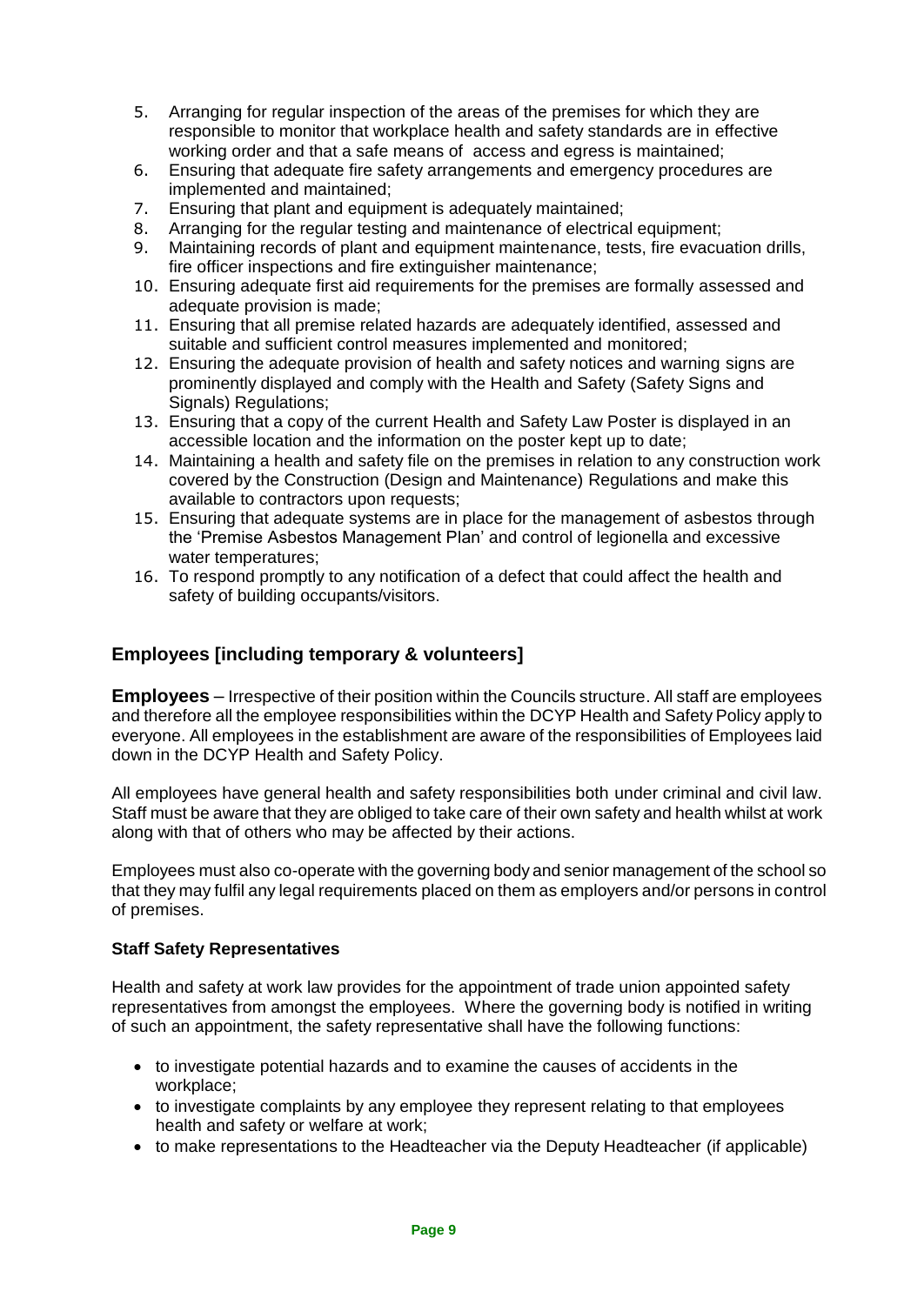on general matters affecting the health, safety and welfare of employees;

- to carry out workplace health, safety and welfare inspections;
- to attend any safety committee meetings;
- to co-operate with employers in promoting health and safety at work.

None of the above functions given to a safety representative impose any legal duty or liability whatsoever on that person. A safety representative is in no way obliged to carry out any or all of the above functions.

### **Part 3 Detailed Arrangements and Procedures**

## **Mill Lane Primary School**

The following procedures and arrangements have been established within our school to eliminate or reduce health and safety risks to an acceptable level and to comply with minimum legal requirements of the Children and Young People's Service Health and Safety Policy:

#### **1. Accident Reporting, Recording & Investigation**

*Accidents will be notified to the headteacher (or person deputising in their absence). Investigation and reporting will be undertaken by the headteacher (or most appropriate member of the senior leadership team SLT). M Hall will report to the authority on direction and on behalf of the headteacher.* 

*2.* **Asbestos** *The PAMP manual is located in the tall cupboards currently outside the main office. The current headteacher (Christine Barlow)is the duty holder. All external contractors are directed by either M Hall (School Business manager) or S Haigh (Caretaker) prior to work commencing and the PAMP is consulted at this point. Staff do not make any changes to the fabric of the building without it first being approved by the headteacher; any such work is usually carried out by the caretaker.*

#### **3. Contractors**

*Staff should report concerns to the headteacher. When the project is through the LA school should liaise with ChYPS School Link Asset Management Officer tel. 01484 225249 or 860 5249 or Kirklees Council's Project Manager in Design and Property Services tel. 01484 226081 or 860 6081. Contractors are chosen from Kirklees approved lists. Meetings take place between the School Business manager, the headteacher and the caretaker at the beginning of any project when potential issues are identified and resolved.*

**4. Curriculum Safety** [including out of school learning activity/study support]

*All staff employed in the school have qualification requirements to teach activities; staff are familiar with e.g. "Safe Practice in Physical Education and School Sport] and school's policies. Risk assessments are undertaken and reviewed for all aspects of the curriculum where there exists a potential hazard/danger. They are stored centrally in the tall cupboards outside the main office. Staff are required to undertake specific risk assessments for new/one off activities as they arise and locate them in the central store or attach them to the specific planning for that subject*

#### **5. Drugs & Medications**

*All care plans are stored centrally and updated as new information is received. Mill Lane Primary School follows "Managing Medical Conditions or Needs" which is adopted from Kirklees. This is available on the school's website.*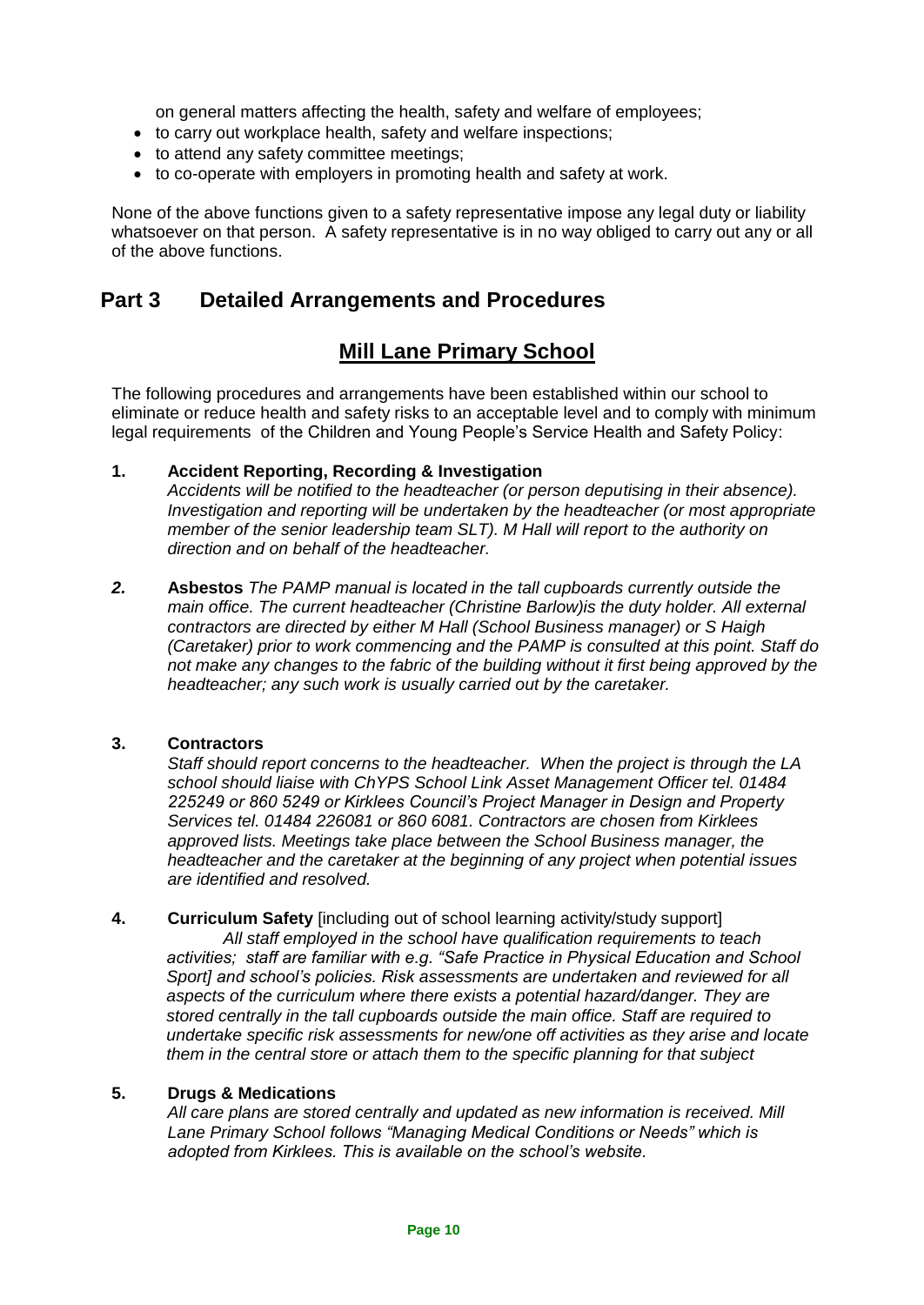#### **6. Electrical Equipment** [fixed & portable]

*[Portable electrical equipment is tested annually (PAT testing) by an external contractor. Records are kept internally and items are labelled to identify that they have been tested and passed. Whiteboards are tested at least annually. The school kitchen is tested by Kirklees as is all caretaking equipment. School maintains central records of all items it arranges the testing for.*

#### **7. Fire Precautions & Procedures [and other emergencies incl. bomb threats and lockdowns]**

*[Fire risk assessments are undertaken annually by the headteacher on behalf of the governing body; fire practice drills are undertaken three times a year (termly) which enables children and adults to remain familiar with the procedures and assembly points. Fire alarm testing and emergency lighting testing is carried out by the caretaker in accordance with advice from Kirklees fire safety – this is recorded in Fire Safety Log Book. Emergency procedures are reviewed annually by the headteacher.* 

#### *Fire Risk Assessment*

*Evacuation and other fire risk assessments are undertaken by the headteacher on behalf of the governing body at least annually.*

#### **8. First Aid**

*The names and pictures of First Aiders are displayed around school.*

#### **9. Gas Safety**

*Checked annually and recorded in the health and safety folder.*

#### **10. Glass & Glazing**

*All glass in doors, side panels is safety glass, all replacement glass will be of safety standard. Additions to the building will always incorporate safety glass.*

#### **11. Grounds - Safety/Security**

*All external gates are kept locked between 9.20am and 3.20pm apart from when they are opened to allow visitors onto the premises. There is an entry intercom with cameras to enable the office staff to see who is being let in. All visitors are asked to sign in and wear a red visitor's badge – even if they have a Kirklees badge. Doors in and out of school are locked at all times and can only be opened from the inside using a release button or from the outside using a security fob (issued to staff only). The grounds are maintained to a high standard by the caretaker on a regular basis and a gardener attends annually to cut back heavy overgrowth. Termly safety walks undertaken by staff, governors and pupils identify potential hazards.*

#### **12. Hazardous Substances (COSHH)**

*COSHH documentation is provided by caretaking services. All hazardous substances are kept locked in the caretaker's room at all times.*

#### **13. Health and Safety Advice**

*Mill Lane has requested and received a full health and safety audit which was undertaken by Patrick McCann GradIOSH, Group Safety Advisor, Corporate Safety Unit Tel: 01484 226445 (860 6445) on 30th April 2014. At the point of writing this policy the notes and action plan from that audit are being acted upon. Group Safety Advisor tel 01484 226475, the school's asset management officer]*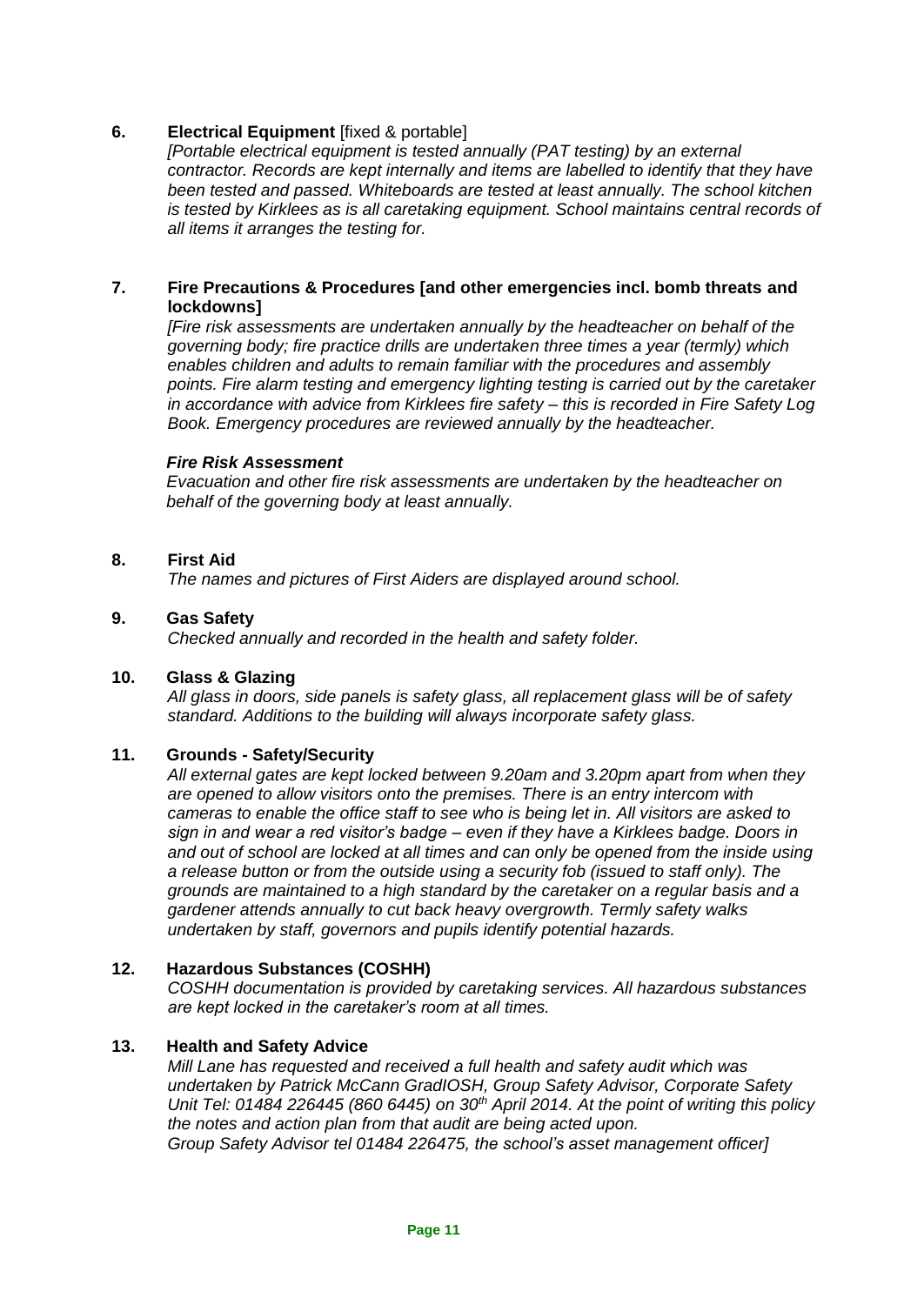#### **14. Housekeeping – Storage, cleaning & waste disposal**

*[Regular (TERMLY) reviews of the premises review storage and address any issues. Waste disposal is appropriate to the needs of the waste. Rubbish is removed daily to the bins and weekly by Kirklees.*

#### **15. Handling & Lifting**

*[There should be little heavy lifting in school but when there is a specific need Eg a child who requires assistance, advise is sought and adults are trained. Staff are advised to only move heavy objects with another adult.*

#### **16. Jewellery**

*School acts on the advice of Kirklees and does not allow any jewellery during PE. Small earrings and a small watch may be permitted within school. This is communicated via the website, newsletters and when joining the school.*

#### **17. Lettings/shared use of premises**

*See letting policy.*

#### **18. Lone Working**

*Staff should not, as a matter of course, work alone. In circumstances where this is unavoidable they must let another adult know where they are and at what time they*  expect to finish. It is advised that individuals carry a mobile phone if they are working *alone and report their entry in to and out of the building to a colleague who is aware of their planned working pattern.*

#### **19. Maintenance / Inspection of Work Equipment (including selection of equipment)**

*[PAT testing undertaken every year for small electrical items. Gym equipment inspected annually by Kirklees. Outdoor play equipment inspected annually by Kirklees. Ladder inspected annually internally. Water is checked half termly and gas is checked annually.*

#### **20. Monitoring the Policy and results**

*The governing body appoint an individual responsible for health and safety who undertakes these checks with the headteacher and caretaker who carry out routine checks in school.*

#### **21. New & Expectant Mothers**

*Each individual pregnancy is dealt with as it arises and specific risk assessments are undertaken at the time.*

**22. Noise** *N/A*

#### **24. Personal Protective Equipment (PPE)**

*Not usually needed but used as necessary during COVID pandemic – see COVID risk assessments.*

#### **25. Reporting Defects**

*Hazards and defects are reported to the head teacher (or other member of SLT) and immediate action is taken to ensure safe practice.*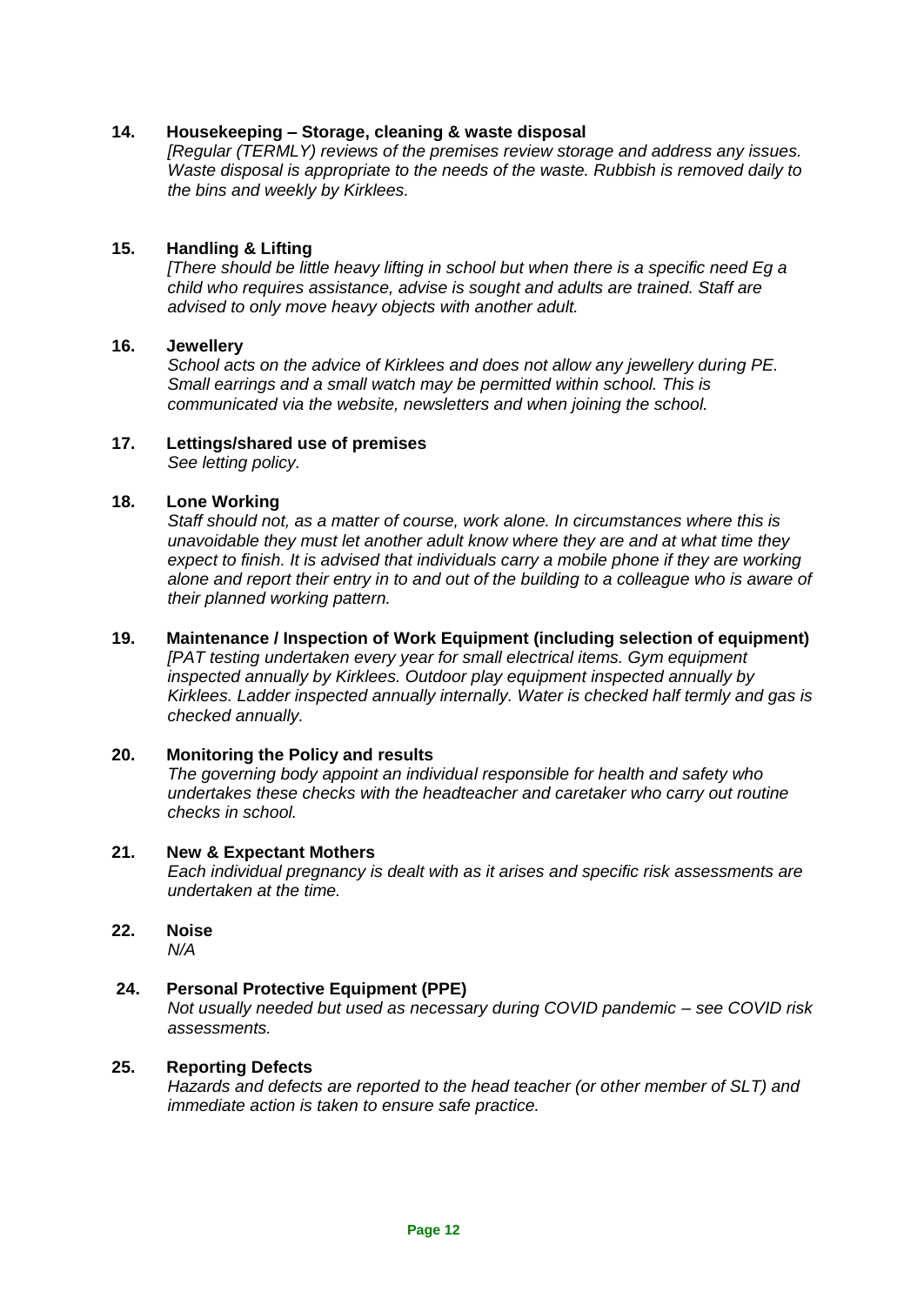#### **26. Risk Assessments**

*[The head teacher is responsible for ensuring risk assessments are undertaken and reviewed.*

#### **27. Signs and Signals**

*[These are monitored as part of fire risk assessments and health and safety monitoring prodedures.*

#### **28. School Trips/ Off-Site Activities see also item 31**

*All off sites visits recorded using EVOLVE. Off sites visits checklists are used to ensure all precautions are taken. Parental consent gained for all off site visits. Kirklees guidance used for supervision ratios.*

#### **29. Occupational Health - Stress and staff Well-being**

*Due to the small number of staff in school everyone's well being is monitored on an informal basis. Working hours are restricted to ensure people have a work life balance. More formal support is used via referrals to Kirklees staff well being if needed.*

- **30. Other School Buildings** *N/A*
- **31. School Transport – e.g. minibuses** *N/A*

#### *32. Smoking (including vaping)*

*Smoking is not allowed on school premises. Parents are advised to move away from the school gates if they choose to smoke.*

#### **33. Staff Consultation and Communication**

*[Health and safety is a standing item on the governing body agenda (3 times per year). Staff raise concerns informally within school or formally to the responsible governing body member. Posters are displayed in central areas and staff rooms relating to health and safety. Staff meetings are used to raise specific issues or more general concerns eg tired/stressed staff.*

**34. Supervision** [including out of school learning activity/study support] *Kirklees guidance is used to determine pupil/adult ratios for off site visits. In school children are not left unattended. No adult is left unattended in school unless they have a full DBS.*

# **35. Swimming Pool Operating Procedures (where applicable)**

*Kirklees guidance is followed as Kirklees swimming services are used.*

#### **36. Training and Development**

*[Health and safety is part of the induction programme for all adults new to school.*

#### **37. Use of VDU's / Display Screens / DSE**

*This would only apply to office staff as the rest of staff do not spend a significant amount of time using a screen. A work place assessment is undertaken for any new starters who will use a screen for a significant part of their job.*

#### **38. Vehicles on Site**

*[Staff vehicles are allowed on site prior to 8.30am after which the gate is shut and vehicles are only allowed on the site with supervision.*